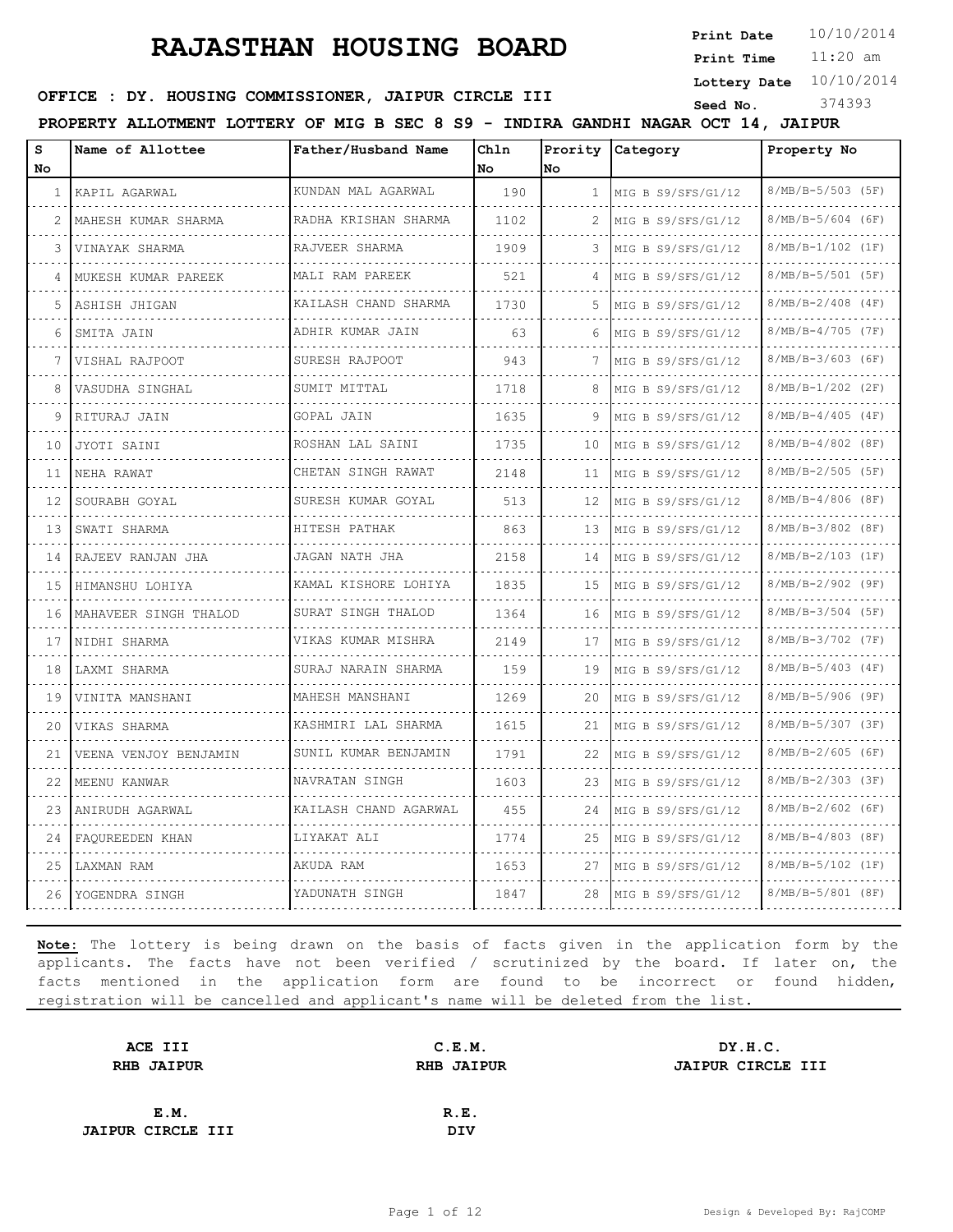**Print Date**  $10/10/2014$ 

11:20 am **Print Time**

**Lottery Date** 10/10/2014

### **OFFICE : DY. HOUSING COMMISSIONER, JAIPUR CIRCLE III** Seed No. 374393

**PROPERTY ALLOTMENT LOTTERY OF MIG B SEC 8 S9 - INDIRA GANDHI NAGAR OCT 14, JAIPUR**

| s   | Name of Allottee       | Father/Husband Name     | Chln |     | Prority Category   | Property No            |
|-----|------------------------|-------------------------|------|-----|--------------------|------------------------|
| No  |                        |                         | No   | No  |                    |                        |
| 27  | BHAGWAN SAHAI MEENA    | MADAN LAL MEENA<br>.    | 1747 | 29  | MIG B S9/SFS/G1/12 | 8/MB/B-5/701 (7F)      |
| 28  | VIKRAM SINGH MEENA     | JAI DAYAL MEENA<br>.    | 2188 | 30  | MIG B S9/SFS/G1/12 | 8/MB/B-4/907 (9F)      |
| 29  | NILESH KUMAR SHARMA    | SURESH CHAND SHARMA     | 850  | 31  | MIG B S9/SFS/G1/12 | 8/MB/B-5/803 (8F)      |
| 30  | JAGDISH PRASAD MEENA   | BHAJAN LAL MEENA<br>.   | 1254 | 33. | MIG B S9/SFS/G1/12 | 8/MB/B-5/807 (8F)      |
| 31  | OGOMONI BOS            | MEERAN KUMAR BOS<br>.   | 2102 | 34  | MIG B S9/SFS/G1/12 | 8/MB/B-4/305 (3F)      |
| 32  | BALWAN SINGH           | CHAILU RAM              | 2112 | 35  | MIG B S9/SFS/G1/12 | 8/MB/B-3/503 (5F)<br>. |
| 33  | GARIMA JAIN            | VIJAY JAIN<br>.         | 451  | 36  | MIG B S9/SFS/G1/12 | 8/MB/B-2/108 (1F)<br>. |
| 34  | RAHUL AGARWAL          | VISHNU KUMAR AGARWAL    | 930  | 37  | MIG B S9/SFS/G1/12 | $8/MB/B-4/504$ (5F)    |
| 35. | KIRAN KESWANI          | KISHAN CHAND KESWANI    | 866  | 39  | MIG B S9/SFS/G1/12 | $8/MB/B-1/404$ (4F)    |
| 36  | NEERAJ GUPTA           | RAMESH CHAND GUPTA<br>. | 397  | 40  | MIG B S9/SFS/G1/12 | 8/MB/B-2/708 (7F)<br>. |
| 37  | AJAY KHENDALWAL        | RAM KISHAN KHENDALWAL   | 894  | 41  | MIG B S9/SFS/G1/12 | $8/MB/B-2/208$ (2F)    |
| 38  | KISHAN                 | BHAGIRATH RAM           | 2177 | 42  | MIG B S9/SFS/G1/12 | 8/MB/B-4/702 (7F)      |
| 39  | ANIL BHARGAVA          | SARAS KRIPAL BHARGAVA   | 1994 | 43  | MIG B S9/SFS/G1/12 | .<br>8/MB/B-1/402 (4F) |
| 40  | KARTIK KUMAR SHARMA    | ASHOK KUMAR SHARMA      | 1430 | 44  | MIG B S9/SFS/G1/12 | $8/MB/B-4/404$ (4F)    |
| 41  | PUSHPA CHITTORIYA<br>. | GHANSHYAM SINGH CHITTOR | 1688 | 45  | MIG B S9/SFS/G1/12 | 8/MB/B-2/101 (1F)<br>. |
| 42  | RAJESH KUMAR DHAKAD    | VARIMA DHAKAD<br>.      | 824  | 47  | MIG B S9/SFS/G1/12 | $8/MB/B-2/501$ (5F)    |
| 43  | SANJAY SHRIVASTAVA     | SURENDRA NATH SHRIVASTA | 532  | 48  | MIG B S9/SFS/G1/12 | $8/MB/B-2/206$ (2F)    |
| 44  | ANIL DHANKER           | TARA CHAND DHANKER      | 1274 | 49  | MIG B S9/SFS/G1/12 | 8/MB/B-5/106 (1F)      |
| 45  | RAJESH BHATIA          | RAM LAL BHATIA          | 1235 | 50  | MIG B S9/SFS/G1/12 | $8/MB/B-4/102$ (1F)    |
| 46  | SANDEEP GARG           | TARA CHAND GARG         | 196  | 53  | MIG B S9/SFS/G1/12 | 8/MB/B-5/902 (9F)      |
| 47  | VINOD KUMAR            | .<br>RAMSWROOP          | 1569 | 54  | MIG B S9/SFS/G1/12 | 8/MB/B-5/405 (4F)      |
| 48  | MANISH KUMAR TONGIYA   | MAHENDRA KUMAR TONGYA   | 1487 | 55  | MIG B S9/SFS/G1/12 | $8/MB/B-2/406$ (4F)    |
| 49  | HAR LAL SINGH MALI     | BHOLA RAM MALI          | 1974 | 56  | MIG B S9/SFS/G1/12 | 8/MB/B-3/204 (2F)      |
| 50  | NARENDRA KUMAR JAIN    | KAPOOR CHAND JAIN<br>.  | 191  | 57  | MIG B S9/SFS/G1/12 | 8/MB/B-1/204 (2F)      |
| 51  | TARUN KHENDALWAL       | SURESH KHENDALWAL       | 1749 | 60  | MIG B S9/SFS/G1/12 | $8/MB/B-2/106$ (1F)    |
|     | 52   NAKUL GUPTA       | SUBASH CHAND GUPTA      | 193  | 61  | MIG B S9/SFS/G1/12 | $8/MB/B-3/604$ (6F)    |

| ACE III                  | C.E.M.            | DY.H.C.           |
|--------------------------|-------------------|-------------------|
| <b>RHB JAIPUR</b>        | <b>RHB JAIPUR</b> | JAIPUR CIRCLE III |
|                          |                   |                   |
| E.M.                     | R.E.              |                   |
| <b>JAIPUR CIRCLE III</b> | DIV               |                   |
|                          |                   |                   |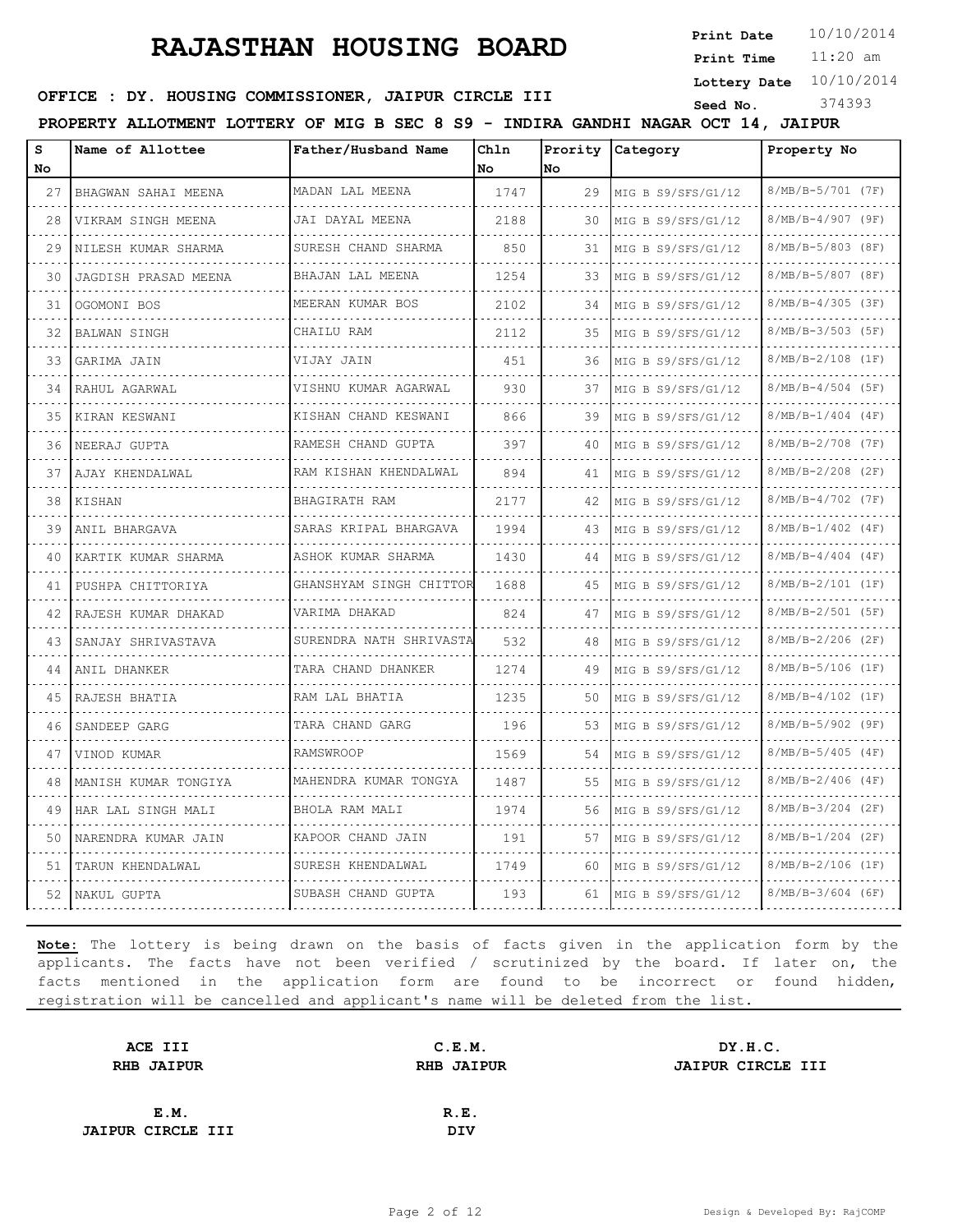**Print Date**  $10/10/2014$ 

11:20 am **Print Time**

**Lottery Date** 10/10/2014

# **OFFICE : DY. HOUSING COMMISSIONER, JAIPUR CIRCLE III** Seed No. 374393

**PROPERTY ALLOTMENT LOTTERY OF MIG B SEC 8 S9 - INDIRA GANDHI NAGAR OCT 14, JAIPUR**

| S<br>No. | Name of Allottee       | Father/Husband Name      | Chln<br>No | No  | Prority Category   | Property No              |
|----------|------------------------|--------------------------|------------|-----|--------------------|--------------------------|
| 53       | BHARAT BHUSHAN KUKKAR  | MITHAK RAM KULLAD        | 1958       | 62  | MIG B S9/SFS/G1/12 | 8/MB/B-1/104 (1F)        |
| 54       | KAMAL BHARTI           | MANGL SAIN SHARMA        | 538        | 63  |                    | 8/MB/B-2/203 (2F)        |
|          |                        | .<br>DEVI SINGH          |            |     | MIG B S9/SFS/G1/12 | 8/MB/B-3/701 (7F)        |
| 55       | KARTAR SINGH           |                          | 322        | 66  | MIG B S9/SFS/G1/12 |                          |
| 56       | VIPUL MATHUR           | GOPTL PRASAD MATHUR      | 1866       | 67  | MIG B S9/SFS/G1/12 | 8/MB/B-3/901 (9F)        |
| 57       | GYAN PRAKASH           | LAKHAN LAL PANDIT        | 844        | 68  | MIG B S9/SFS/G1/12 | 8/MB/B-4/108 (1F)        |
| 58       | GUNJAN SONI            | MAHAVEER SONI<br>.       | 1776       | 69  | MIG B S9/SFS/G1/12 | 8/MB/B-2/401 (4F)<br>.   |
| 59       | RITUL BAKSHI           | BRIJ MOHAN BAKSHI        | 1922       | 70  | MIG B S9/SFS/G1/12 | $8/MB/B-5/302$ (3F)      |
| 60       | ARVIND KUMAR           | GYARSI LAL               | 460        | 72  | MIG B S9/SFS/G1/12 | 8/MB/B-4/501 (5F)        |
| 61       | LALIT KUMAR PANT       | HANSA DUTT PANT          | 1548       | 73  | MIG B S9/SFS/G1/12 | 8/MB/B-2/201 (2F)        |
| 62       | MANOJ SHARMA           | .<br>SURESH CHAND SHARMA | 1349       | 75  | MIG B S9/SFS/G1/12 | $8/MB/B-2/704$ (7F)      |
| 63       | AKASH MANGLANI         | HEERA LAL MANGLANI       | 836        | 76  | MIG B S9/SFS/G1/12 | 8/MB/B-1/103 (1F)        |
| 64       | KIRAN CHAND BAGRA      | .<br>NEMI CHAND BAGRA    | 2138       | 77  | MIG B S9/SFS/G1/12 | 8/MB/B-2/603 (6F)        |
| 65       | VINOD KUMAR            | .<br>SHRI KRISHAN        | 2190       | 78  | MIG B S9/SFS/G1/12 | .<br>$8/MB/B-3/401$ (4F) |
| 66       | SANJEEV DOGRA          | KASHMIR SINGH DOGRA      | 2169       | 79  | MIG B S9/SFS/G1/12 | 8/MB/B-3/801 (8F)        |
| 67       | NARENDRA KUMAR JANI    | .<br>NEVAND RAM JANI     | 2147       | 80  | MIG B S9/SFS/G1/12 | 8/MB/B-1/603 (6F)        |
| 68       | AMIT KUMAR JAT         | .<br>KARTAR SINGH JAT    | 982        | 81  | MIG B S9/SFS/G1/12 | 8/MB/B-2/807 (8F)        |
| 69       | SUBHASH CHAND GOYAL    | BADRI PRASAD GOYAL<br>.  | 831        | 82  | MIG B S9/SFS/G1/12 | 8/MB/B-1/903 (9F)        |
| 70       | .<br>RAJESH KUMAR JAIN | JAWAHAR LAL JAIN         | 1557       | 84  | MIG B S9/SFS/G1/12 | 8/MB/B-3/602 (6F)        |
| 71       | AMIT KUMAR BAID        | .<br>RAJ KUMAR JAIN      | 456        | 86  | MIG B S9/SFS/G1/12 | $8/MB/B-4/203$ (2F)      |
| 72       | GOPAL RAM              | MALA RAM                 | 2126       | 87  | MIG B S9/SFS/G1/12 | 8/MB/B-4/905 (9F)        |
| 73       | GOPESH SHARMA          | P.C. SHARMA              | 1440       | 88  | MIG B S9/SFS/G1/12 | 8/MB/B-2/901 (9F)        |
| 74       | SHATRU MORANI          | ISHWAR LAL MORANI        | 359        | 89  | MIG B S9/SFS/G1/12 | $8/MB/B-5/608$ (6F)      |
| 75       | JYOTSNA VASHISTHA      | RISHI KUMAR SHARMA       | 837        | -1  | MIG B S9/SFS/G1/12 | 8/MB/B-5/103 (1F)        |
| 76       | RAMAVTAR BHODA         | BAJRANG LAL BHAIDA       | 435        | 2   | MIG B S9/SFS/G1/12 | 8/MB/B-4/506 (5F)        |
| 77       | SUNIL KUMAR GUPTA      | .<br>SURESH CHAAND GUPTA | 1807       | 3   | MIG B S9/SFS/G1/12 | $8/MB/B-5/605$ (6F)      |
|          | 78   MOHAN LAL SHARMA  | RAM NIWAS SHARMA         | 1435       | .5. | MIG B S9/SFS/G1/12 | 8/MB/B-5/703 (7F)        |

| ACE III                  | C.E.M.            | DY.H.C.                  |
|--------------------------|-------------------|--------------------------|
| <b>RHB JAIPUR</b>        | <b>RHB JAIPUR</b> | <b>JAIPUR CIRCLE III</b> |
|                          |                   |                          |
| E.M.                     | R.E.              |                          |
| <b>JAIPUR CIRCLE III</b> | <b>DIV</b>        |                          |
|                          |                   |                          |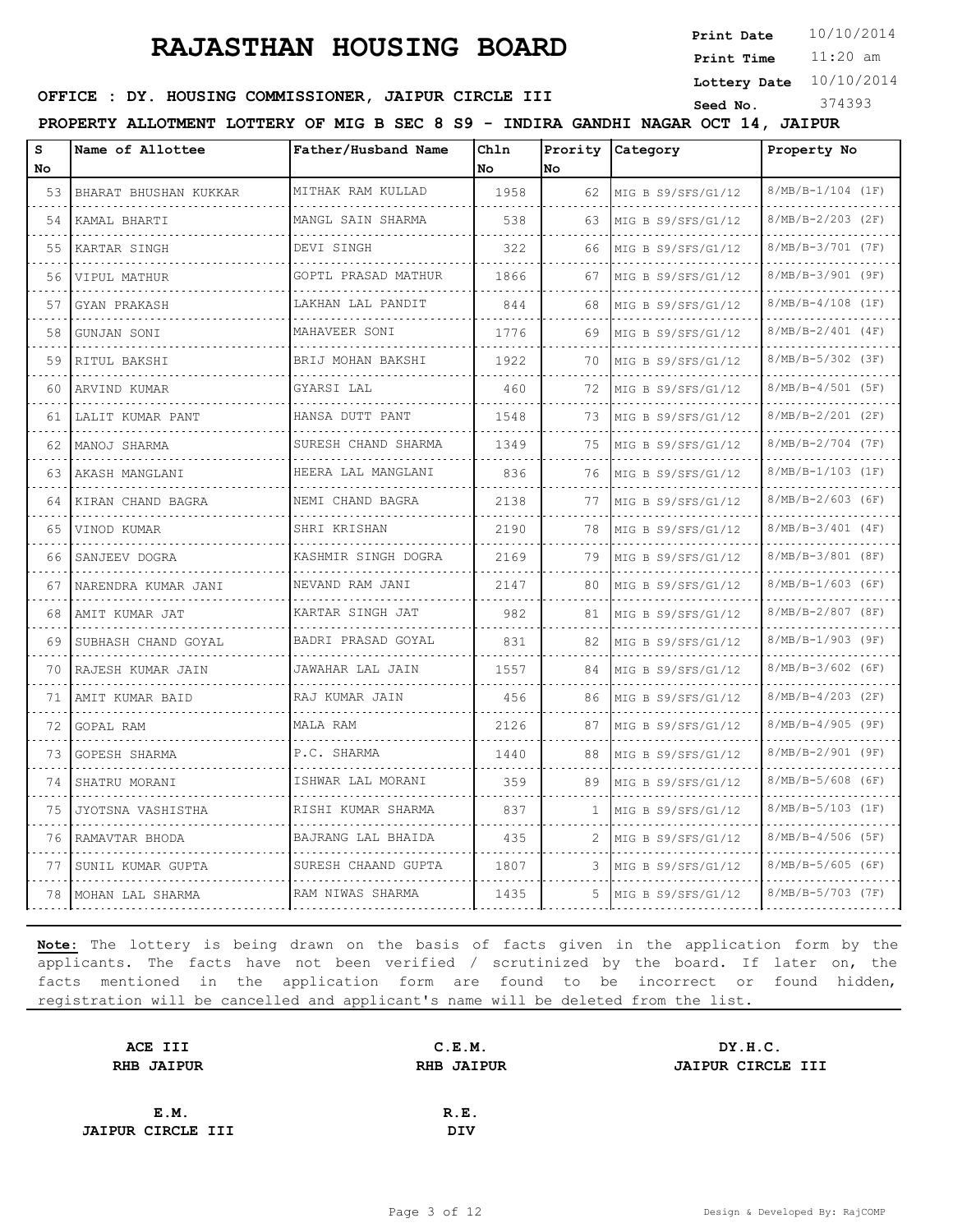**Print Date**  $10/10/2014$ 

11:20 am **Print Time**

**Lottery Date** 10/10/2014

#### **SEED AND SEED III SEED ASSESSED ASSESSED AT A SEED ASSESSED ASSESSED ASSESSED ASSESSED AT A STATE SEED ASSESSED ASSESSED ASSESSED ASSESSED ASSESSED ASSESSED ASSESSED ASSESSED ASSESSED ASSESSED ASSESSED ASSESSED ASSESSED A**

**PROPERTY ALLOTMENT LOTTERY OF MIG B SEC 8 S9 - INDIRA GANDHI NAGAR OCT 14, JAIPUR**

| s        | Name of Allottee       | Father/Husband Name             | Chln |    | Prority Category   | Property No              |
|----------|------------------------|---------------------------------|------|----|--------------------|--------------------------|
| No<br>79 |                        | RAM NARAIN BANSAL               | No   | No |                    | $8/MB/B-5/404$ (4F)      |
|          | SARITA BANSAL          |                                 | 2170 | 6  | MIG B S9/SFS/G1/12 |                          |
| 80       | NARPAT SINGH CHOUHAN   | AMER SINGH CHOUHAN<br>.         | 1105 | 8  | MIG B S9/SFS/G1/12 | 8/MB/B-4/805 (8F)<br>.   |
| 81       | ANILA SHRIVASTAVA      | SURESH GERA                     | 274  | 9  | MIG B S9/SFS/G1/12 | 8/MB/B-5/704 (7F)        |
| 82       | KANTA SONI             | JAGMOHAN SONI                   | 881  | 10 | MIG B S9/SFS/G1/12 | 8/MB/B-2/706 (7F)        |
| 83       | PRITI SINGH            | NAVRANG SINGH VERMA<br><u>.</u> | 1935 | 11 | MIG B S9/SFS/G1/12 | 8/MB/B-2/705 (7F)<br>.   |
| 84       | OMWATI MEENA           | RAJ KUMAR MEENA<br>.            | 2151 | 12 | MIG B S9/SFS/G1/12 | $8/MB/B-5/505$ (5F)      |
| 85       | SUSHIL KUMAR BHARDWAJ  | DAMODER LAL BHARDWAJ            | 404  | 13 | MIG B S9/SFS/G1/12 | 8/MB/B-5/107 (1F)        |
| 86       | SUNITA JAIN            | AJAY JAIN                       | 1281 | 14 | MIG B S9/SFS/G1/12 | 8/MB/B-5/207 (2F)        |
| 87       | SUNITA KHATRI          | CHANDRA PRAKASH KATARIY         | 1555 | 15 | MIG B S9/SFS/G1/12 | 8/MB/B-2/302 (3F)        |
| 88       | SATYENDRA PRASAD       | KUDAL PRASAD                    | 2172 | 16 | MIG B S9/SFS/G1/12 | .<br>8/MB/B-2/403 (4F)   |
| 89       | RAJEEV CHOUDHARY       | SHEO RAJ SINGH<br>.             | 1260 | 17 | MIG B S9/SFS/G1/12 | 8/MB/B-1/601 (6F)        |
| 90.      | NARENDRA SINGH         | BALVEER SINGH                   | 252  | 18 | MIG B S9/SFS/G1/12 | 8/MB/B-2/707 (7F)        |
| 91       | KALPNA SHARMA          | VINOD KUMAR SHARMA              | 813  | 19 | MIG B S9/SFS/G1/12 | 8/MB/B-4/401 (4F)        |
| 92       | KANHIYA LAL SHARMA     | PRABHATI LAL SHARMA             | 1558 | 21 | MIG B S9/SFS/G1/12 | 8/MB/B-1/201 (2F)        |
| 93.      | SHRIBALLABH SHARMA     | MISHRI LAL SHARMA               | 1576 | 22 | MIG B S9/SFS/G1/12 | $8/MB/B-4/206$ (2F)<br>. |
| 94       | CHARU JAIN             | MUMESH KUMAR                    | 1551 | 23 | MIG B S9/SFS/G1/12 | 8/MB/B-2/601 (6F)        |
| 95       | RADHA CHATURVEDI       | PRADEEP KUMAR CHATURVED         | 1893 | 24 | MIG B S9/SFS/G1/12 | 8/MB/B-4/605 (6F)        |
| 96       | PRIYANKA               | SUDHIR KUMAR                    | 1194 | 25 | MIG B S9/SFS/G1/12 | 8/MB/B-4/505 (5F)        |
| 97       | .<br>KISHNA RAM SHARMA | JAI SHANKER SHARMA              | 2139 | 26 | MIG B S9/SFS/G1/12 | 8/MB/B-4/302 (3F)        |
| 98       | PULKIT JAIN            | .<br>JAMBU KUMAR JAIN           | 2134 | 27 | MIG B S9/SFS/G1/12 | $8/MB/B-4/201$ (2F)      |
| 99       | VIDHYADHAR             | DHANNE SINGH                    | 2187 | 28 | MIG B S9/SFS/G1/12 | 8/MB/B-3/804 (8F)        |
| 100      | HARISHANKER SHARMA     | .<br>GHASI LAL SHARMA           | 2130 | 29 | MIG B S9/SFS/G1/12 | 8/MB/B-4/402 (4F)        |
| 101      | JAIYESH DWEVEDI        | ASHOK DWEVEDI                   | 2135 | 31 | MIG B S9/SFS/G1/12 | 8/MB/B-5/702 (7F)        |
| 102      | SATYA PRAKASH GUPTA    | BANWARI LAL GUPTA               | 2171 | 32 | MIG B S9/SFS/G1/12 | 8/MB/B-1/702 (7F)        |
| 103      | NILAM VISHNOI          | J.N. VISHNOI                    | 399  | 33 | MIG B S9/SFS/G1/12 | 8/MB/B-2/507 (5F)        |
| 104      | PRIYANKA SHARMA        | AMIT KUMAR VYAS                 | 36   | 34 | MIG B S9/SFS/G1/12 | 8/MB/B-3/103 (1F)        |

| ACE III                  | C.E.M.            | DY.H.C.                  |
|--------------------------|-------------------|--------------------------|
| <b>RHB JAIPUR</b>        | <b>RHB JAIPUR</b> | <b>JAIPUR CIRCLE III</b> |
|                          |                   |                          |
| E.M.                     | R.E.              |                          |
| <b>JAIPUR CIRCLE III</b> | <b>DIV</b>        |                          |
|                          |                   |                          |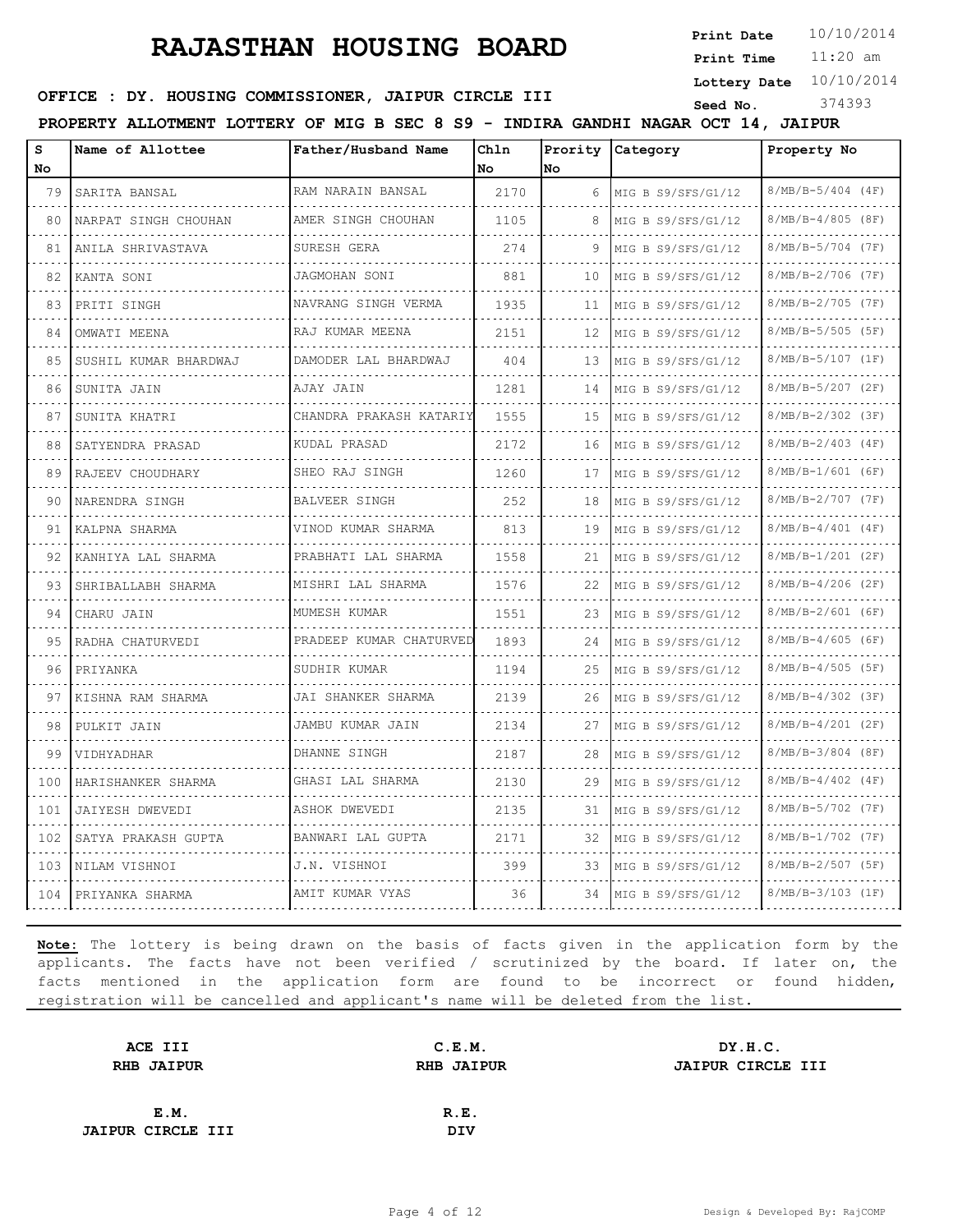**Print Date**  $10/10/2014$ 

11:20 am **Print Time**

**Lottery Date** 10/10/2014

# **OFFICE : DY. HOUSING COMMISSIONER, JAIPUR CIRCLE III** Seed No. 374393

**PROPERTY ALLOTMENT LOTTERY OF MIG B SEC 8 S9 - INDIRA GANDHI NAGAR OCT 14, JAIPUR**

| s                | Name of Allottee           | Father/Husband Name          | Chln |     | Prority Category     | Property No              |
|------------------|----------------------------|------------------------------|------|-----|----------------------|--------------------------|
| No               |                            |                              | No   | lΝo |                      |                          |
| 105              | POORAN MAL                 | RATAN LAL                    | 2155 | 35  | MIG B S9/SFS/G1/12   | $8/MB/B-1/804$ (8F)      |
| 106<br>.         | MANISH DEEVAN              | OM PRAKASH DEEVAN            | 140  | 36  | MIG B S9/SFS/G1/12   | $8/MB/B-4/904$ (9F)      |
| 107<br>.         | RENU SHARMA                | SHARAN JEET SHARMA<br>.      | 1261 | -1. | MIG B S9/SFS/G2/12   | $8/MB/B-1/502$ (5F)      |
| 108              | NAVEEN MATHUR              | UDAI NATH MATHUR<br>.        | 1874 | 2   | MIG B S9/SFS/G2/12   | $8/MB/B-4/708$ (7F)      |
| 109<br>.         | VINOD KUMAR                | NARAIN DAS KEVLANI           | 1559 | 3   | MIG B S9/SFS/G2/12   | $8/MB/B-2/806$ (8F)      |
| 110              | SAROJ SHARMA               | SHYAM LAL SHARMA<br><u>.</u> | 594  | 4   | MIG B $S9/SFS/G2/12$ | $8/MB/B-2/404$ (4F)      |
| 111              | ROMA KHATRI                | RAMESH KHATRI<br>.           | 327  | 5   | MIG B S9/SFS/G2/12   | $8/MB/B-3/304$ (3F)      |
| 112              | VIKAS ARYA                 | NRIPESH KUMAR ARYA           | 928  | 6   | MIG B S9/SFS/G2/12   | 8/MB/B-3/501 (5F)        |
| .<br>113         | LOKESH ARYA                | NRIPESH KUMAR ARYA<br>.      | 931  | 7   | MIG B $S9/SFS/G2/12$ | $8/MB/B-5/204$ (2F)      |
| 114              | VINITA JAIN                | PADAM KUMAR JAIN<br>.        | 2189 | 8   | MIG B S9/SFS/G2/12   | $8/MB/B-2/104$ (1F)      |
| 115              | ANAMIKA BALADIYA           | MOHIT KUMAR BALADIYA         | 2106 | 9   | MIG B S9/SFS/G2/12   | $8/MB/B-1/304$ (3F)      |
| $- - - -$<br>116 | MANJU GOYAL<br>.           | RAMAKANT GOYAL<br>.          | 364  | 11  | MIG B S9/SFS/G2/12   | $8/MB/B-2/906$ (9F)<br>. |
| .<br>117<br>.    | PRERNA GUPTA               | RAM JI LAL GUPTA<br>.        | 2154 | 12  | MIG B S9/SFS/G2/12   | $8/MB/B-4/503$ (5F)      |
| 118              | RAKESH KUMAR LOHAR         | DUGAR RAM LOHAR              | 1664 | 13  | MIG B S9/SFS/G2/12   | $8/MB/B-4/706$ (7F)      |
| 119<br>.         | SUMIT KHURANA<br>.         | NARENDRA KHURANA<br>.        | 1554 | 14  | MIG B S9/SFS/G2/12   | $8/MB/B-2/508$ (5F)<br>. |
| 120              | PRAVEEN KUMAR SHARMA       | GOVIND PRASAD SHARMA<br>.    | 114  | 16  | MIG B S9/SFS/G2/12   | $8/MB/B-3/202$ (2F)      |
| 121              | OM PRAKASH SACHDEVA        | TEJ BHAN SACHDEVA            | 2150 | 17  | MIG B S9/SFS/G2/12   | 8/MB/B-2/702 (7F)        |
| 122              | TRISHALA CHATURVEDI        | NISHI KANT CHATURVEDI        | 1721 | 18  | MIG B S9/SFS/G2/12   | $8/MB/B-2/502$ (5F)      |
| .<br>123         | ANITA VIJAY                | KAMLESH KUMAR VIJAY<br>.     | 1632 | 19  | MIG B S9/SFS/G2/12   | $8/MB/B-2/207$ (2F)      |
| 124              | SHRIKANT SETHI             | ANIL KUMAR SETHI             | 807  | 20  | MIG B $S9/SFS/G2/12$ | $8/MB/B-4/807$ (8F)      |
| 125              | ABHINAV SHARMA             | JAI PRAKASH SHARMA           | 1972 | 21  | MIG B S9/SFS/G2/12   | $8/MB/B-4/801$ (8F)      |
| .<br>126         | GAURAV GUPTA               | RADHEY SHYAM GUPTA           | 1507 | 24  | MIG B S9/SFS/G2/12   | $8/MB/B-3/903$ (9F)      |
| 127              | NITESH KUMAR UTTAMCHANDANI | PURSHOTAM DAS UTTAMCHAN      | 140  | 25  | MIG B $S9/SFS/G2/12$ | $8/MB/B-3/902$ (9F)      |
| 128              | DINESH CHAILANI            | KHEMO T. CHAILANI            | 1023 | 26  | MIG B S9/SFS/G2/12   | $8/MB/B-4/903$ (9F)      |
| .<br>129         | TEJ PRAKASH SONI           | RAM JI LAL SONI              | 1725 | 28  | MIG B $S9/SFS/G2/12$ | 8/MB/B-2/907 (9F)        |
| 130              | RAVI DUTT SHARMA           | RAM KISHAN                   | 926  | 29  | MIG B $S9/SFS/G2/12$ | $8/MB/B-3/303$ (3F)      |

| ACE III                  | C.E.M.            | DY.H.C.           |
|--------------------------|-------------------|-------------------|
| <b>RHB JAIPUR</b>        | <b>RHB JAIPUR</b> | JAIPUR CIRCLE III |
|                          |                   |                   |
| E.M.                     | R.E.              |                   |
| <b>JAIPUR CIRCLE III</b> | DIV               |                   |
|                          |                   |                   |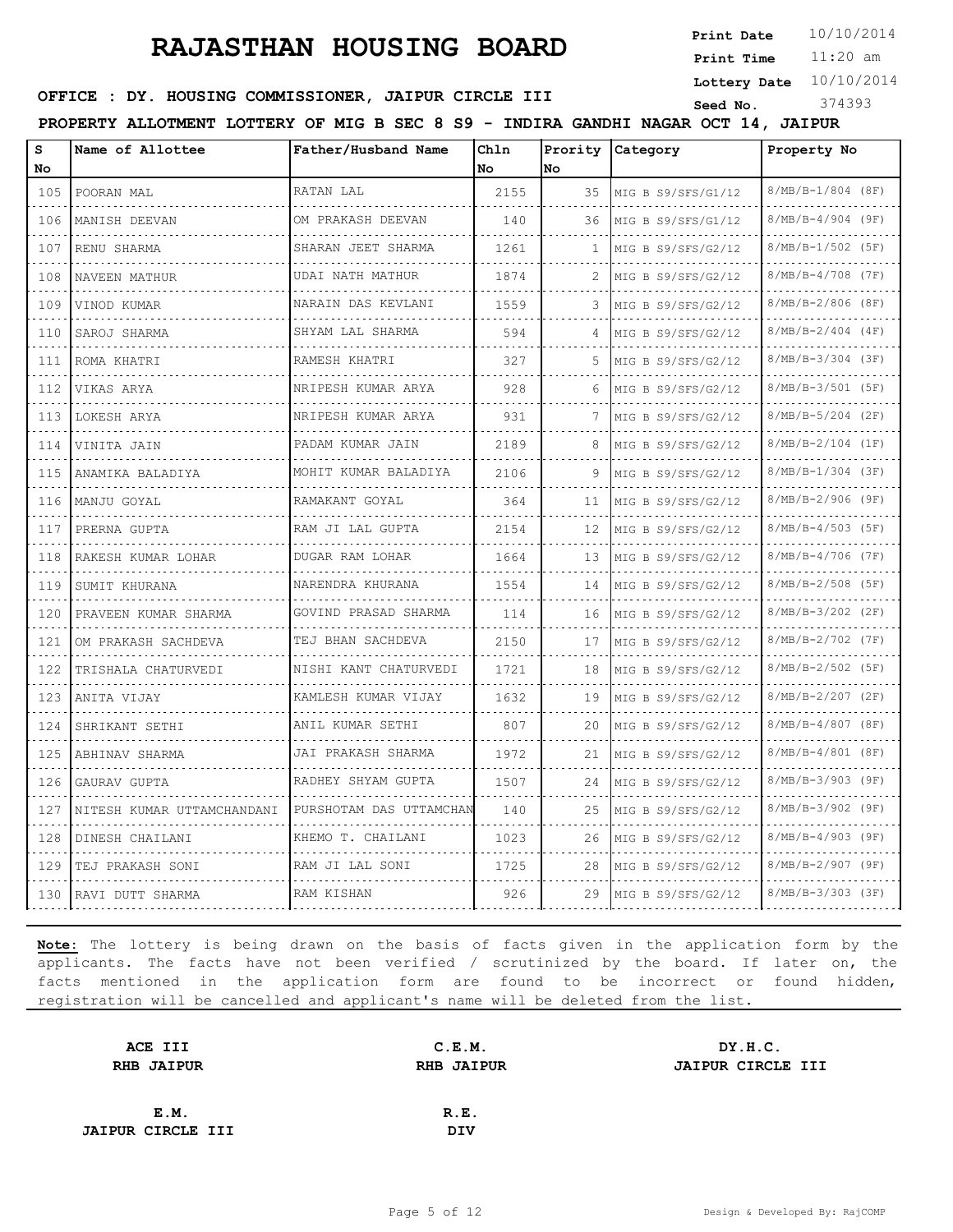**Print Date**  $10/10/2014$ 

11:20 am **Print Time**

**Lottery Date** 10/10/2014

### **OFFICE : DY. HOUSING COMMISSIONER, JAIPUR CIRCLE III** Seed No. 374393

**PROPERTY ALLOTMENT LOTTERY OF MIG B SEC 8 S9 - INDIRA GANDHI NAGAR OCT 14, JAIPUR**

| s<br>No | Name of Allottee         | Father/Husband Name       | Chln<br>No | Nο | Prority Category     | Property No              |
|---------|--------------------------|---------------------------|------------|----|----------------------|--------------------------|
| 131     | JYANTI GUPTA             | MANOJ GUPTA               | 148        | 30 | MIG B S9/SFS/G2/12   | 8/MB/B-5/208 (2F)        |
| 132     | .<br>DAVENDRA SINGH      | .<br>KISHAN SINGH         | 101        | 31 | MIG B S9/SFS/G2/12   | .<br>$8/MB/B-4/204$ (2F) |
| 133     | BHANWAR SINGH            | BHAIRU SINGH              | 1929       | 32 | MIG B S9/SFS/G2/12   | 8/MB/B-4/703 (7F)        |
| 134     | ASHUTOSH SHARMA          | KAILASH CHAND SHARMA      | 1001       | 33 | MIG B S9/SFS/G2/12   | 8/MB/B-1/901 (9F)        |
| 135     | AKLAN JAIN               | PRATHAM KUMAR JAIN        | 1536       | 36 | MIG B S9/SFS/G2/12   | 8/MB/B-1/802 (8F)        |
| 136     | RAHUL GAUTAM             | H.D. GAUTAM               | 2157       | 37 | MIG B S9/SFS/G2/12   | 8/MB/B-2/904 (9F)        |
| 137     | SUMITRA DEVI             | MADAN LAL BHATIA          | 2182       | 38 | MIG B S9/SFS/G2/12   | 8/MB/B-1/701 (7F)        |
| 138     | HEENA BALANI             | <b>JETHO BALANI</b>       | 2131       | 39 | MIG B S9/SFS/G2/12   | 8/MB/B-4/208 (2F)        |
| 139     | JAI PRAKASH PATHAK       | DEV PRASAD PATHAK         | 2133       | 41 | MIG B S9/SFS/G2/12   | 8/MB/B-5/206 (2F)        |
| 140     | NIKHIL SONI              | .<br>MOHAN LAL SONI       | 371        | 42 | MIG B $S9/SFS/G2/12$ | .<br>8/MB/B-1/803 (8F)   |
| 141     | MANJU GARG               | NAND KISHORE GARG         | 825        | 43 | MIG B $S9/SFS/G2/12$ | 8/MB/B-4/105 (1F)        |
| 142     | KULDEEP MODI             | GOPAL DAS MODI            | 1942       | 44 | MIG B S9/SFS/G2/12   | 8/MB/B-4/202 (2F)        |
| 143     | SUNIL KUMAR GUPTA        | KRISHAN MURARI GUPTA      | 2184       | 45 | MIG B S9/SFS/G2/12   | .<br>$8/MB/B-1/602$ (6F) |
| 144     | PREM PRAKASH CHATURVEDI  | MAHENDRA PRATAP CHATURV   | 1689       | 47 | MIG B S9/SFS/G2/12   | 8/MB/B-4/101 (1F)        |
| 145     | .<br>SHACHINDRA TRIPATHI | DEVENDRA NATH TRIPATHI    | 1330       | 48 | MIG B $S9/SFS/G2/12$ | 8/MB/B-2/405 (4F)        |
| 146     | ASHOK KUMAR              | .<br>SUSHIL KISHORE JOSHI | 1244       | 51 | MIG B S9/SFS/G2/12   | .<br>$8/MB/B-1/403$ (4F) |
| 147     | VIJISH SINGH             | ARUN KUMAR SINGH          | 1677       | 53 | MIG B S9/SFS/G2/12   | 8/MB/B-5/205 (2F)        |
| 148     | RAJESH GUPTA             | .<br>BRIJ MOHAN GUPTA     | 465        | 54 | MIG B S9/SFS/G2/12   | 8/MB/B-3/502 (5F)        |
| 149     | AMITA TOMER              | .<br>SANJEEV KUMAR TOMER  | 1265       | 55 | MIG B S9/SFS/G2/12   | $8/MB/B-2/606$ (6F)      |
| 150     | AMIT MEHTA               | RAJENDRA MAHTA            | 1423       | 56 | MIG B S9/SFS/G2/12   | 8/MB/B-5/905 (9F)        |
| 151     | KAVITA JAIN              | BHAVIK JAIN               | 1633       | 58 | MIG B S9/SFS/G2/12   | 8/MB/B-2/205 (2F)        |
| 152     | POOJA BHATIA             | SANDEEP GOSWAMI           | 265        | 59 | MIG B $S9/SFS/G2/12$ | 8/MB/B-2/701 (7F)        |
| 153     | ASHISH SAXENA            | V.K. SAXENA               | 207        | 60 | MIG B S9/SFS/G2/12   | 8/MB/B-4/207 (2F)        |
| 154     | RITESH GUPTA             | PRAKASH CHAND GUPTA       | 1263       | 61 | MIG B S9/SFS/G2/12   | 8/MB/B-4/606 (6F)        |
| 155     | NITIN MADAN              | ASHOK KUMAR MADAN         | 64         | 62 | MIG B $S9/SFS/G2/12$ | $8/MB/B-1/604$ (6F)      |
| 156     | RAHUL GUPTA              | SUBASH CHAND GUPTA        | 1826       | 63 | MIG B S9/SFS/G2/12   | $8/MB/B-2/105 (1F)$      |

| ACE III                  | C.E.M.            | DY.H.C.                  |
|--------------------------|-------------------|--------------------------|
| <b>RHB JAIPUR</b>        | <b>RHB JAIPUR</b> | <b>JAIPUR CIRCLE III</b> |
|                          |                   |                          |
| E.M.                     | R.E.              |                          |
| <b>JAIPUR CIRCLE III</b> | <b>DIV</b>        |                          |
|                          |                   |                          |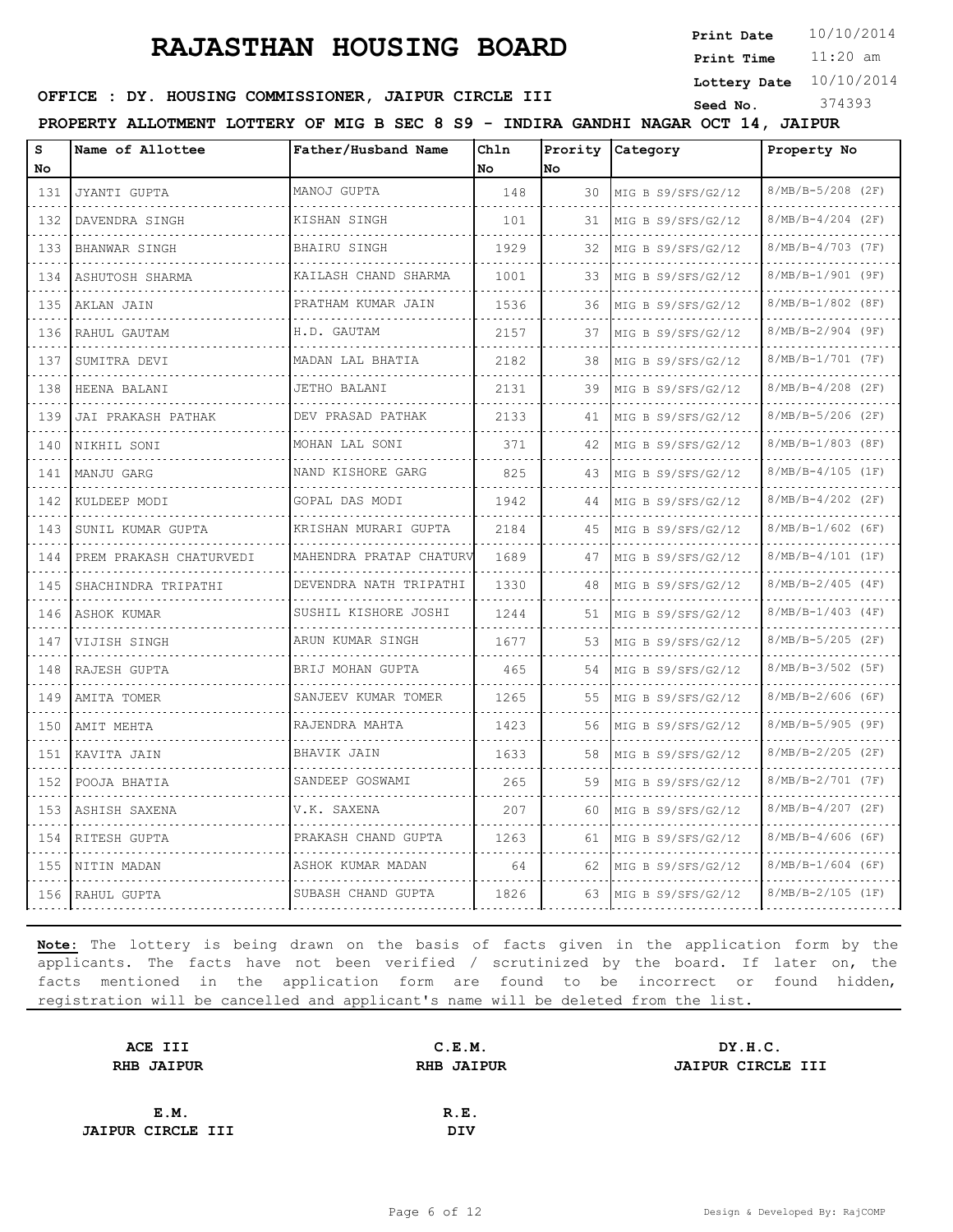**Print Date**  $10/10/2014$ 

11:20 am **Print Time**

**Lottery Date** 10/10/2014

#### **OFFICE : DY. HOUSING COMMISSIONER, JAIPUR CIRCLE III** Seed No. 374393

**PROPERTY ALLOTMENT LOTTERY OF MIG B SEC 8 S9 - INDIRA GANDHI NAGAR OCT 14, JAIPUR**

| s<br>No  | Name of Allottee    | Father/Husband Name         | Chln<br>No. | No | Prority Category     | Property No              |
|----------|---------------------|-----------------------------|-------------|----|----------------------|--------------------------|
| 157      | MANPREET KAUR       | AMER DEEP SINGH             | 1984        | 64 | MIG B S9/SFS/G2/12   | $8/MB/B-4/901$ (9F)      |
| .<br>158 | SHOBHA ARYA         | SATYADEV ARYA               | 1944        | 65 | MIG B S9/SFS/G2/12   | 8/MB/B-1/801 (8F)        |
| 159      | VIKAS MIDHA         | SURAJ PRAKASH MITTHA        | 268         | 66 | MIG B S9/SFS/G2/12   | $8/MB/B-4/104$ (1F)      |
| 160      | SANJEEV MINGLANI    | .<br>SURAJ PRAKASH MINGLANI | 1294        | 69 | MIG B S9/SFS/G2/12   | $8/MB/B-3/302$ (3F)      |
| .<br>161 | ANSHU ARYA          | VAIBHAV ARYA                | 1943        | 70 | MIG B S9/SFS/G2/12   | $8/MB/B-4/106$ (1F)      |
| 162      | PARIKSHIT SETHI     | POONAM CHAND SETHI          | 2152        | 71 | MIG B $S9/SFS/G2/12$ | 8/MB/B-2/905 (9F)        |
| 163      | ASHISH SHARMA       | .<br>VIJAY SHARMA           | 744         | 72 | MIG B S9/SFS/G2/12   | .<br>$8/MB/B-4/601$ (6F) |
| .<br>164 | MANISH SOGANI       | GOPI CHAND SOGANI           | 1581        | 73 | MIG B S9/SFS/G2/12   | $8/MB/B-5/606$ (6F)      |
| 165      | LAXMI               | SATYA NRAIN CHOUDHARY       | 1858        | 74 | MIG B S9/SFS/G2/12   | $8/MB/B-5/305$ (3F)      |
| 166      | TANUSHREE GOD       | .<br>SAURAH VASHISTHA       | 555         | 75 | MIG B S9/SFS/G2/12   | $8/MB/B-4/704$ (7F)      |
| .<br>167 | IMSHU BANSAL        | K.C. BANSAL                 | 1912        | 76 | MIG B S9/SFS/G2/12   | 8/MB/B-1/904 (9F)        |
| 168      | MEENA GUPTA         | MUKESH KUMAR GUPTA          | 1519        | 77 | MIG B S9/SFS/G2/12   | $8/MB/B-2/504$ (5F)      |
| 169      | HARI SHANKER SHARMA | MURARI LAL SHARMA           | 1500        | 79 | MIG B S9/SFS/G2/12   | .<br>$8/MB/B-4/804$ (8F) |
| .<br>170 | JANHVI CHOITHRAMANI | PRAKASH CHOITHRAMANI        | 1295        | 80 | MIG B S9/SFS/G2/12   | 8/MB/B-5/901 (9F)        |
| 171      | ARUN RAI KAUSHIK    | SHIV DUTT RAI JOHRI         | 1231        | 81 | MIG B S9/SFS/G2/12   | 8/MB/B-5/805 (8F)        |
| 172      | ANUJ BANSAL         | .<br>KHEM CHAND BANSAL      | 1904        | 82 | MIG B S9/SFS/G2/12   | .<br>$8/MB/B-4/304$ (3F) |
| .<br>173 | ATUL GOD            | DEEPAK GOD                  | 1863        | 83 | MIG B S9/SFS/G2/12   | $8/MB/B-2/506$ (5F)      |
| 174      | RAGHVENDRA KACHWAL  | BRIJ BALLABH SHARMA         | 1013        | 84 | MIG B S9/SFS/G2/12   | $8/MB/B-3/403$ (4F)      |
| 175      | SITA MODI           | SUBASH MODI                 | 581         | 86 | MIG B S9/SFS/G2/12   | $8/MB/B-2/204$ (2F)      |
| .<br>176 | NASIM OURESHI       | SALAMUDEEN QURESHI          | 1602        | 88 | MIG B S9/SFS/G2/12   | $8/MB/B-4/707$ (7F)      |
| 177      | ANUGYA SHARMA       | SUBODH CHAND SHARMA         | 2108        | 89 | MIG B S9/SFS/G2/12   | 8/MB/B-3/101 (1F)        |
| 178      | NILESH KUMAR GUPTA  | .<br>DINESH KUMAR GUPTA     | 1136        | 91 | MIG B S9/SFS/G2/12   | $8/MB/B-5/603$ (6F)      |
| .<br>179 | SWATI GUPTA         | RAMESH CHAND GUPTA          | 2186        | 92 | MIG B S9/SFS/G2/12   | 8/MB/B-5/304 (3F)        |
| 180      | DHARMENDRA SHARMA   | OM PRAKASH SHARMA           | 2122        | 93 | MIG B S9/SFS/G2/12   | $8/MB/B-4/307$ (3F)      |
| 181      | VISHAL SONI         | .<br>BAU LAL VERMA          | 1755        | 94 | MIG B S9/SFS/G2/12   | $8/MB/B-5/808$ (8F)      |
| .<br>182 | NARANGI DEVI        | MURARI LAL GUPTA            | 1530        | 95 | MIG B S9/SFS/G2/12   | $8/MB/B-1/302$ (3F)      |

| ACE III                  | C.E.M.     | DY.H.C.           |
|--------------------------|------------|-------------------|
| <b>RHB JAIPUR</b>        | RHB JAIPUR | JAIPUR CIRCLE III |
|                          |            |                   |
| E.M.                     | R.E.       |                   |
| <b>JAIPUR CIRCLE III</b> | <b>DIV</b> |                   |
|                          |            |                   |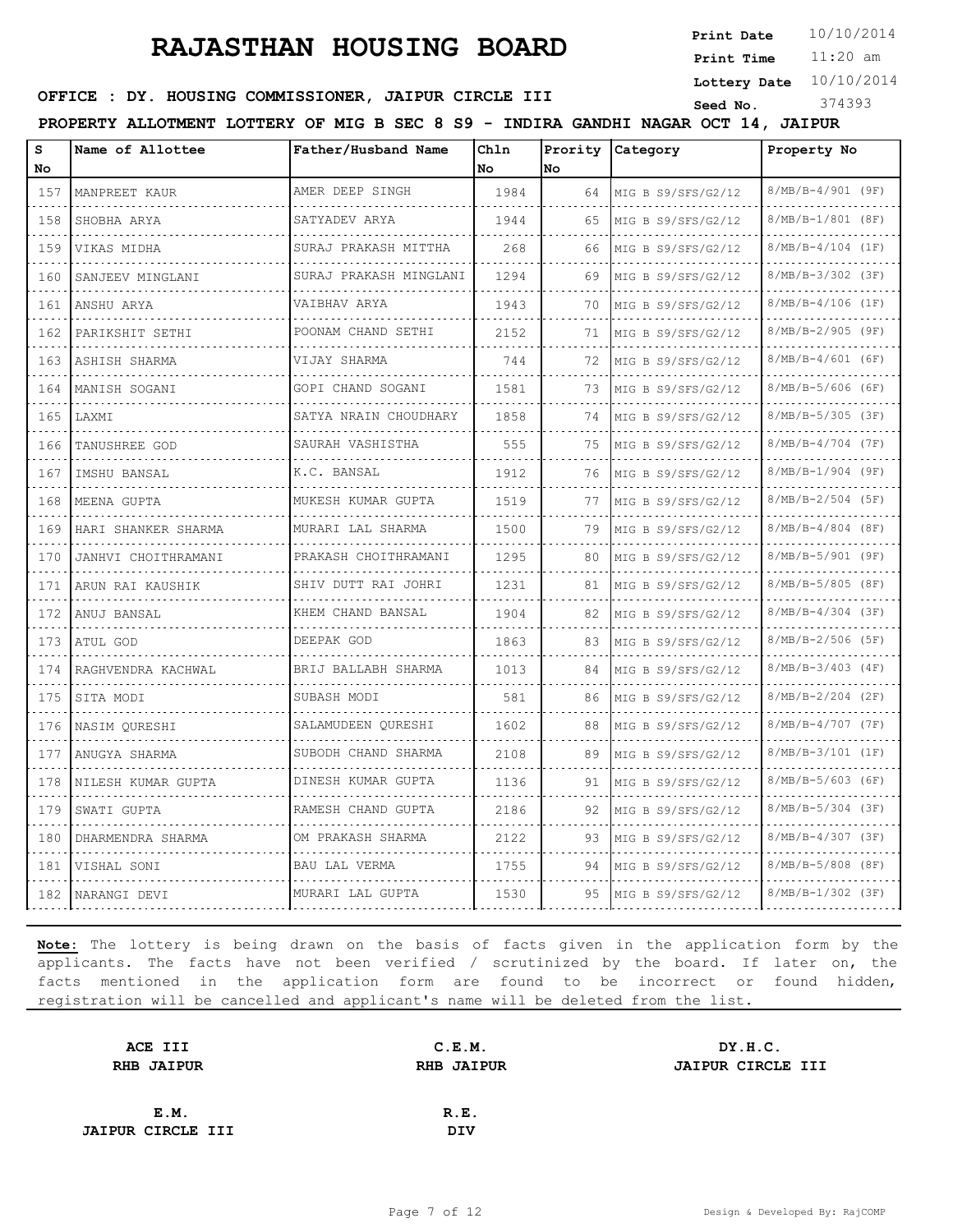**Print Date**  $10/10/2014$ 

11:20 am **Print Time**

**Lottery Date** 10/10/2014

#### **OFFICE : DY. HOUSING COMMISSIONER, JAIPUR CIRCLE III** Seed No. 374393

**PROPERTY ALLOTMENT LOTTERY OF MIG B SEC 8 S9 - INDIRA GANDHI NAGAR OCT 14, JAIPUR**

| s<br>No | Name of Allottee          | Father/Husband Name     | Ch1n<br>No | No  | Prority Category     | Property No              |
|---------|---------------------------|-------------------------|------------|-----|----------------------|--------------------------|
| 183     | ASHA DIXIT                | PRASHANT DIXIT          | 1836       | 96  | MIG B S9/SFS/G2/12   | 8/MB/B-5/707 (7F)        |
| 184     | SONIKA SHARMA             | AMIT SHARMA             | 927        | 97  | MIG B S9/SFS/G2/12   | $8/MB/B-4/407$ (4F)      |
| 185     | RAJNI AGARWAL             | RAJENDRA KUMAR AGARWAL  | 1792       | 98  | MIG B S9/SFS/G2/12   | 8/MB/B-5/504 (5F)        |
| 186     | <b>JASVEER KAUR</b>       | .<br>PRATHVI PAL SINGH  | 1983       | 99  | MIG B S9/SFS/G2/12   | $8/MB/B-3/104$ (1F)      |
| 187     | VAIBHAV AGARWAL           | RAVI KUMAR AGARWAL      | 1839       | 100 | MIG B $S9/SFS/G2/12$ | 8/MB/B-5/706 (7F)        |
| 188     | CHANDAN AGARWAL           | KAMLESH KUMAR AGARWAL   | 1804       | 101 | MIG B $S9/SFS/G2/12$ | 8/MB/B-2/305 (3F)        |
| 189     | .<br>SHANKER DAS MALUKANI | .<br>POKER DAS MALUKANI | 2174       | 103 | MIG B S9/SFS/G2/12   | .<br>8/MB/B-1/301 (3F)   |
| 190     | ARCHNA SAXENA             | ASHISH SAXENA           | 204        | 104 | MIG B $S9/SFS/G2/12$ | 8/MB/B-2/802 (8F)        |
| 191     | AMIT KALA                 | CHANDRA PRAKASH KALA    | 10001      | 105 | MIG B $S9/SFS/G2/12$ | 8/MB/B-5/303 (3F)        |
| 192     | DILSUKH YADAV             | .<br>RAM DAYAL YADAV    | 10002      | 106 | MIG B $S9/SFS/G2/12$ | .<br>8/MB/B-4/107 (1F)   |
| 193     | GEETA DEVI SAINI          | GIRRAJ PRASAD SAINI     | 99         | 107 | MIG B S9/SFS/G2/12   | $8/MB/B-4/608$ (6F)      |
| 194     | SUHANI DHILLAN            | PAWAN JAIN              | 1753       | 2   | MIG B S9/SFS/G2/12   | 8/MB/B-4/408 (4F)        |
| 195     | PRADEEP KUMAR JAIMANI     | KAMAL KANT              | 1914       | 3   | MIG B S9/SFS/G2/12   | .<br>$8/MB/B-4/902$ (9F) |
| 196     | DAVENDRA KUMAR VERMA      | RAM SWROOP SHARMA       | 1095       |     | MIG B S9/SFS/G2/12   | 8/MB/B-2/304 (3F)        |
| 197     | KASHMEER ARORA            | DAYANAND ARORA<br>.     | 1586       | 5   | MIG B S9/SFS/G2/12   | 8/MB/B-3/803 (8F)        |
| 198     | AMER NATH PAREEK          | HEERA LAL PAREEK        | 942        | 6   | MIG B S9/SFS/G2/12   | $8/MB/B-5/507$ (5F)      |
| 199     | MANISH JAIN               | PRAKASH JAIN            | 1752       | 8   | MIG B S9/SFS/G2/12   | $8/MB/B-5/203$ (2F)      |
| 200     | MANITA PARIHAR            | BANSHI LAL PARIHAR<br>. | 802        | 9   | MIG B $S9/SFS/G2/12$ | 8/MB/B-4/507 (5F)        |
| 201     | VIJAY DUTT SHARMA         | VED VRIT SHARMA         | 1996       | 10  | MIG B S9/SFS/G2/12   | 8/MB/B-5/108 (1F)        |
| 202     | KANCHAN BATRA             | SUSHIL BATRA            | 1880       | 11  | MIG B S9/SFS/G2/12   | $8/MB/B-4/406$ (4F)      |
| 203     | JITENDRA NAGPAL           | TEK CHAND NAGPAL<br>.   | 1881       | 12  | MIG B S9/SFS/G2/12   | 8/MB/B-5/607 (6F)        |
| 204     | ATISH JAIN                | BHAGWAN CHND JAIN       | 2101       | 14  | MIG B S9/SFS/G2/12   | 8/MB/B-5/705 (7F)        |
| 205     | CHANDRA MOHAN SHARMA      | PRABHU LAL SHARMA       | 2119       | 15  | MIG B S9/SFS/G2/12   | $8/MB/B-4/604$ (6F)      |
| 206     | AMER SINGH                | BHOGI RAM               | 2105       | 2   | MIG B S9/SFS/G4/12   | 8/MB/B-5/802 (8F)        |
| 207     | ASHUTOSH KUMAR            | SHYAM BHADUR RAM        | 1389       | 3   | MIG B S9/SFS/G4/12   | $8/MB/B-5/508$ (5F)      |
| 208     | TEJ SINGH BHOJ            | RAM JI LAL BHOJ         | 259        | 4   | MIG B $S9/SFS/G4/12$ | $8/MB/B-5/104$ (1F)      |

| ACE III                  | C.E.M.            | DY.H.C.                  |
|--------------------------|-------------------|--------------------------|
| <b>RHB JAIPUR</b>        | <b>RHB JAIPUR</b> | <b>JAIPUR CIRCLE III</b> |
|                          |                   |                          |
| E.M.                     | R.E.              |                          |
| <b>JAIPUR CIRCLE III</b> | DIV               |                          |
|                          |                   |                          |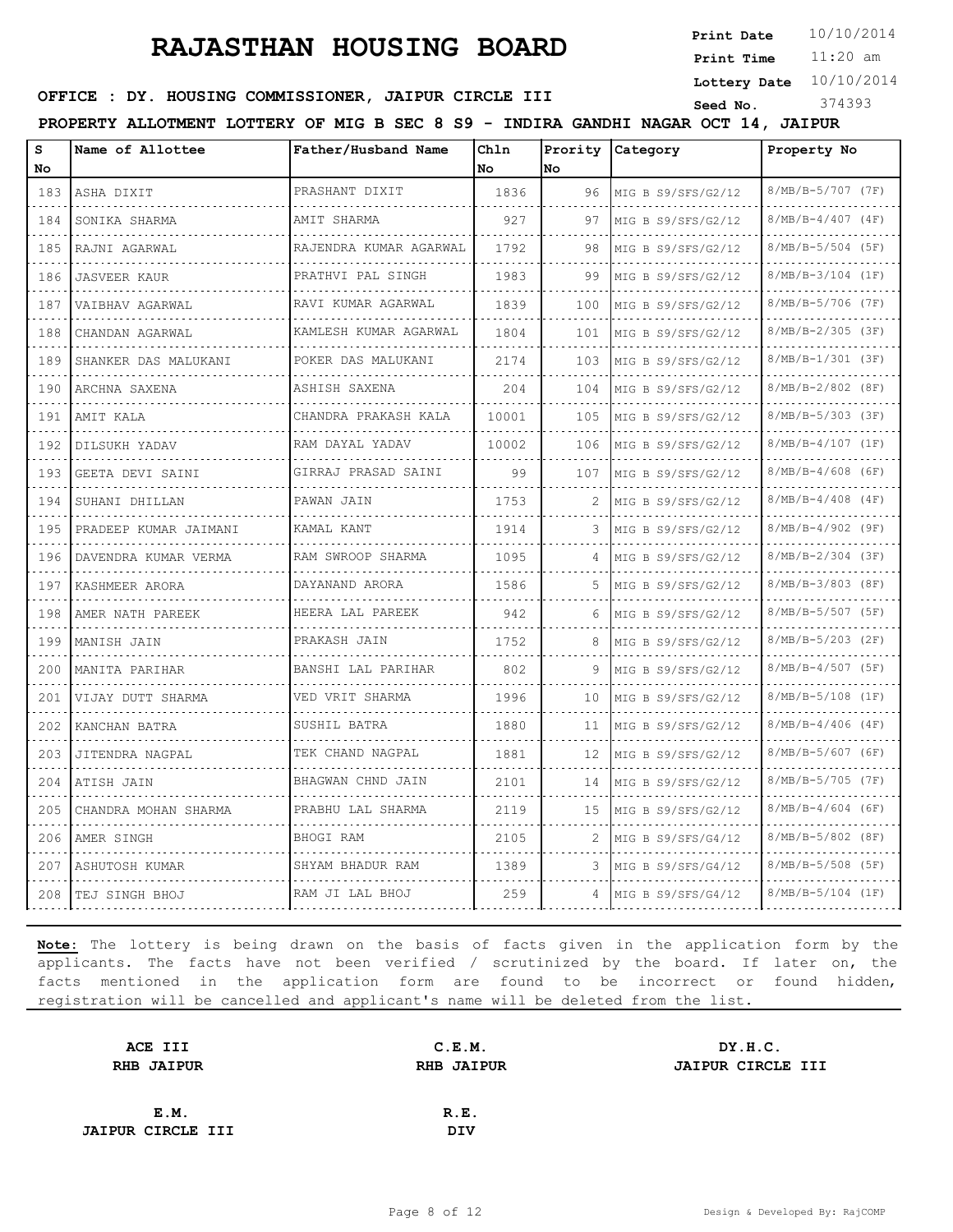**Print Date**  $10/10/2014$ 

11:20 am **Print Time**

**Lottery Date** 10/10/2014

### **OFFICE : DY. HOUSING COMMISSIONER, JAIPUR CIRCLE III** Seed No. 374393

**PROPERTY ALLOTMENT LOTTERY OF MIG B SEC 8 S9 - INDIRA GANDHI NAGAR OCT 14, JAIPUR**

| s<br>No                     | Name of Allottee           | Father/Husband Name      | Chln<br>No   | lNo. | Prority Category     | Property No              |
|-----------------------------|----------------------------|--------------------------|--------------|------|----------------------|--------------------------|
| 209                         | REKHA PINGOLIYA            | ARJUN LAL                | 2165         | 5    | MIG B S9/SFS/G4/12   | 8/MB/B-1/203 (2F)        |
| .<br>210                    | .<br>VINOD KUMAR MAHAWAR   | RAMESH CHAND MAHAWAR     | 30           | 6    | MIG B S9/SFS/G4/12   | .<br>$8/MB/B-2/908$ (9F) |
| 211                         | SUDHIR KUMAR               | RAM KHILADI              | 1724         | 7    | MIG B S9/SFS/G4/12   | $8/MB/B-4/308$ (3F)      |
| 212                         | PYARE LAL                  | RAM PRASAD               | 1998         | 8    | MIG B S9/SFS/G4/12   | $8/MB/B-3/404$ (4F)      |
| .<br>213                    | MANOJ KUMAR PANWAR         | JAI NARAIN PANWAR        | 2144         | 9    | MIG B S9/SFS/G4/12   | $8/MB/B-2/808$ (8F)      |
| 214                         | SANT KUMAR                 | GURUDAYAL SINGH          | 857          | 10   | MIG B S9/SFS/G4/12   | $8/MB/B-4/602$ (6F)      |
| 215                         | DEEPAK KUMAR BAGRIYA       | SHARVAN KUMAR BAGRIYA    | 2120         | 11   | MIG B $S9/SFS/G4/12$ | 8/MB/B-5/201 (2F)        |
| 216                         | AJIT KUMAR KIRAR<br>.      | BHANWAR LAL KIRAR<br>.   | 2103         | 12   | MIG B S9/SFS/G4/12   | $8/MB/B-4/306$ (3F)      |
| 217                         | MAHENDRA KUMAR MEENA       | RATAN LAL MEENA          | 347          | 13   | MIG B S9/SFS/G4/12   | $8/MB/B-5/408$ (4F)      |
| 218                         | ASHOK KUMAR VERMA          | CHEDI LAL VERMA          | 92           | 14   | MIG B S9/SFS/G4/12   | $8/MB/B-3/201$ (2F)      |
| $\sim$ $\sim$ $\sim$<br>219 | UMANG CHOUHAN              | JITENDRA KUMAR CHOUHAN   | 512          | 15   | MIG B S9/SFS/G4/12   | $8/MB/B-4/303$ (3F)      |
| 220                         | RAJENDRA KUMAR PAREVA<br>. | RAMESH CHAND             | 1014         | 17   | MIG B S9/SFS/G4/12   | $8/MB/B-3/402$ (4F)      |
| 221<br>.                    | SUJATA RAJ RAJORIYA        | RAJENDRA RAJORIYA        | 275          | 18   | MIG B S9/SFS/G4/12   | $8/MB/B-2/801$ (8F)      |
| 222                         | DAVENDRA GANOLIYA          | HEM RAJ GANOLIYA         | 1750         | 19   | MIG B S9/SFS/G4/12   | 8/MB/B-5/601 (6F)        |
| 223                         | JAGDISH CHAND JATAV        | TEJ RAM JATAV            | 2132         | 21   | MIG B S9/SFS/G4/12   | $8/MB/B-2/503$ (5F)      |
| 224                         | DILAWAR SINGH RAJPURIYA    | MAKHAN LAL RAMPURIYA     | 1844         | 22   | MIG B S9/SFS/G4/12   | $8/MB/B-2/202$ (2F)      |
| 225                         | ASHA JEDIA                 | JAI KISHAN JEDIYA        | 2111         | 23   | MIG B S9/SFS/G4/12   | $8/MB/B-5/306$ (3F)      |
| 226                         | VIRENDRA SINGH MATHURIYA   | RAM CHAND                | 767          | 24   | MIG B $S9/SFS/G4/12$ | $8/MB/B-4/603$ (6F)      |
| 227                         | SUMAN MAHAWAR              | UMESH FATEHPURIYA        | 775          | 25   | MIG B S9/SFS/G4/12   | $8/MB/B-2/102$ (1F)      |
| 228<br>$  -$                | DHEERAJ JORIYA             | KISHAN LAL JORIYA        | 1015         | 26   | MIG B S9/SFS/G4/12   | $8/MB/B-4/103$ (1F)      |
| 229                         | MUKUL NARWAL               | GHAVER CHAND NARWAL<br>. | 1816         | 27   | MIG B S9/SFS/G4/12   | 8/MB/B-5/301 (3F)        |
| 230                         | MAYA DEVI                  | RAMESH CHAND VERMA       | $\mathbf{1}$ | 28   | MIG B S9/SFS/G4/12   | $8/MB/B-2/804$ (8F)      |
| 231                         | TIKA RAM MEENA             | KALYAN PRASAD MEENA      | 117          | -1.  | MIG B S9/SFS/G5/12   | $8/MB/B-1/401$ (4F)      |
| 232                         | RAKESH KUMAR MEENA         | KAILASH CHAND MEENA      | 1850         | 2    | MIG B S9/SFS/G5/12   | $8/MB/B-4/607$ (6F)      |
| 233                         | NIDHI NARNOLIYA            | VIJAY NARNOLIYA          | 1037         | 3    | MIG B S9/SFS/G5/12   | $8/MB/B-1/703$ (7F)      |
| 234                         | VINOD KUMAR MEENA          | DHANI RAM MEENA          | 2191         | 4    | MIG B S9/SFS/G5/12   | $8/MB/B-2/107 (1F)$      |

| ACE III                  | C.E.M.            | DY.H.C.           |
|--------------------------|-------------------|-------------------|
| <b>RHB JAIPUR</b>        | <b>RHB JAIPUR</b> | JAIPUR CIRCLE III |
|                          |                   |                   |
| E.M.                     | R.E.              |                   |
| <b>JAIPUR CIRCLE III</b> | <b>DIV</b>        |                   |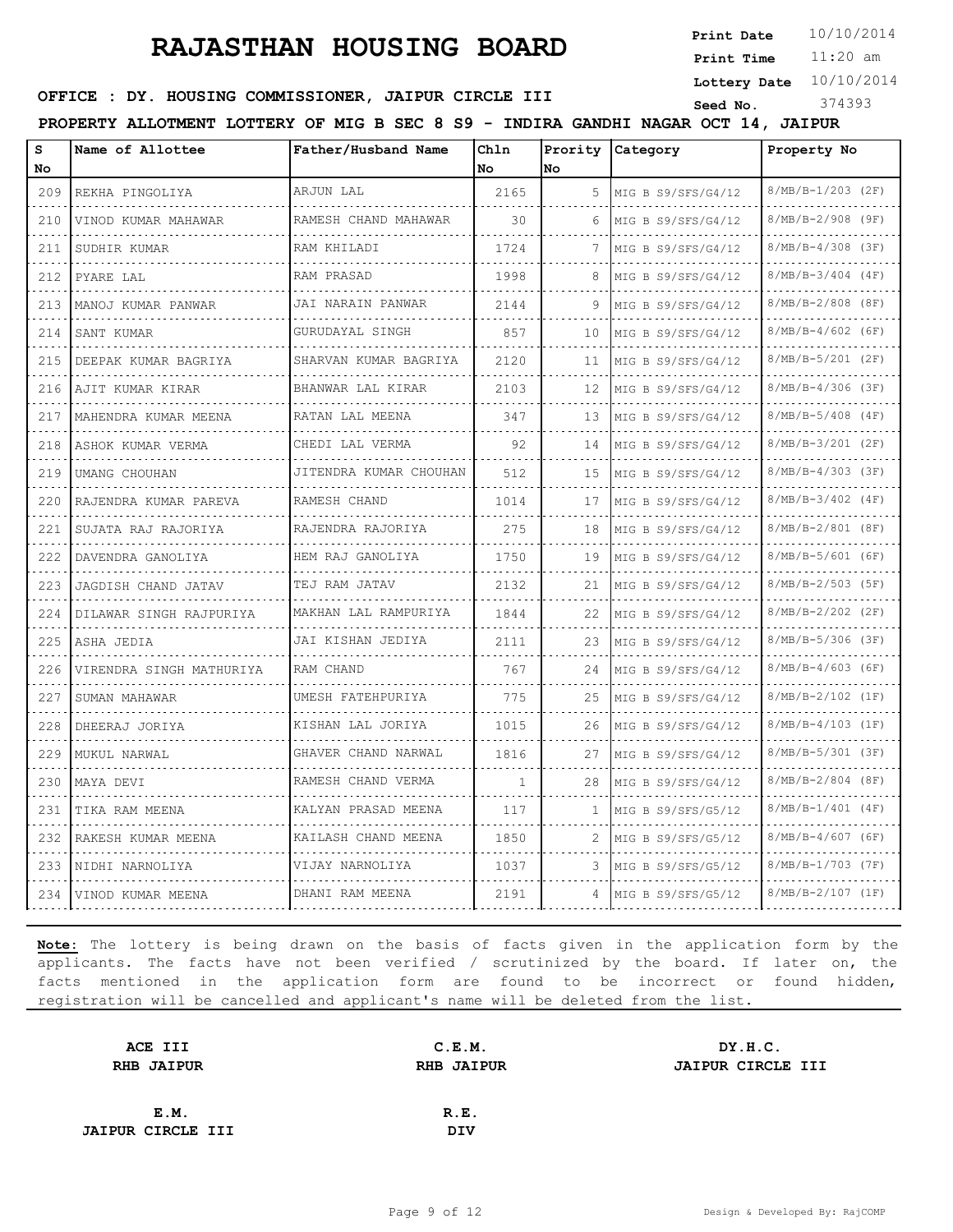**Print Date**  $10/10/2014$ 

11:20 am **Print Time**

**Lottery Date** 10/10/2014

### **OFFICE : DY. HOUSING COMMISSIONER, JAIPUR CIRCLE III** Seed No. 374393

**PROPERTY ALLOTMENT LOTTERY OF MIG B SEC 8 S9 - INDIRA GANDHI NAGAR OCT 14, JAIPUR**

| s<br>No                     | Name of Allottee    | Father/Husband Name     | Chln<br>No | lNo | Prority Category   | Property No                     |
|-----------------------------|---------------------|-------------------------|------------|-----|--------------------|---------------------------------|
| 235                         | MAMTA MEENA         | RAMESHWAR PRASAD        | 2143       | 5   | MIG B S9/SFS/G5/12 | $8/MB/B-2/306$ (3F)             |
| .<br>236                    | SITA MEENA          | .<br>OM PRAKASH MEENA   | 1297       | 6   | MIG B S9/SFS/G5/12 | .<br>8/MB/B-1/704 (7F)          |
| 237                         | PRATHVI RAJ MEENA   | RAGHUNATH MEENA         | 601        | 7   | MIG B S9/SFS/G5/12 | 8/MB/B-2/803 (8F)               |
| 238                         | MOSAM DEVI          | BHURA MEENA<br>.        | 319        | 9   | MIG B S9/SFS/G5/12 | $8/MB/B-4/403$ (4F)             |
| .<br>239                    | RUKMANI DEVI MEENA  | AMBA LAL MEENA          | 112        | 10  | MIG B S9/SFS/G5/12 | $8/MB/B-2/407$ (4F)             |
| 240                         | RAHUL MEENA         | BANWARI LAL MEENA       | 1327       | 11  | MIG B S9/SFS/G5/12 | 8/MB/B-1/101 (1F)               |
| 241                         | RAM SWROOP LAL      | BHAJNI LAL              | 806        | 12  | MIG B S9/SFS/G5/12 | 8/MB/B-5/101 (1F)               |
| .<br>242                    | RAVI MEENA          | SABU LAL MEENA          | 531        | 13  | MIG B S9/SFS/G5/12 | $8/MB/B-5/402$ (4F)             |
| 243                         | PRAHLAD RAM MEENA   | DHANNA LAL MEENA<br>.   | 987        | 16  | MIG B S9/SFS/G5/12 | $8/MB/B-5/804$ (8F)             |
| 244                         | HARIMAN MEENA       | CHOTI LAL MEENA         | 558        | 17  | MIG B S9/SFS/G5/12 | $8/MB/B-5/708$ (7F)             |
| 245                         | KAMLESH KUMAR MEEN  | JOHRI LAL MEENA         | 169        | 18  | MIG B S9/SFS/G5/12 | 8/MB/B-5/903 (9F)               |
| $\sim$ $\sim$ $\sim$<br>246 | ARVIND KUMAR MEENA  | HARI PRASD MEENA        | 2109       | 20  | MIG B S9/SFS/G5/12 | $8/MB/B-2/402$ (4F)             |
| $  -$<br>247                | PRAHU DAYAL MEENA   | KANNA RAM               | 1498       | 21  | MIG B S9/SFS/G5/12 | $8/MB/B-1/501$ (5F)             |
| 248                         | KISHAN LAL MEENA    | RATI RAM                | 563        | 22  | MIG B S9/SFS/G5/12 | $8/MB/B-2/608$ (6F)             |
| 249                         | CHATRUBHUJ DHANAWAT | RAM PL DHANAWAT<br>.    | 1841       | 23  | MIG B S9/SFS/G5/12 | $8/MB/B-2/301$ (3F)<br>.        |
| 250                         | ALKESH KUMAR MEENA  | SIYA RAM MEENA          | 2104       | 24  | MIG B S9/SFS/G5/12 | $8/MB/B-5/904$ (9F)             |
| 251                         | HUKUM SINGH MEENA   | LAXMI NARAIN MEENA<br>. | 809        | 25  | MIG B S9/SFS/G5/12 | 8/MB/B-5/202 (2F)               |
| 252                         | HANUMAN SAHAI MEENA | BHARTA RAM MEENA<br>.   | 1936       | 26  | MIG B S9/SFS/G5/12 | $8/MB/B-5/602$ (6F)             |
| 253                         | KAVITA MEENA        | MAHENDRA KUMAR MEENA    | 99         | 27  | MIG B S9/SFS/G5/12 | $8/MB/B-5/806$ (8F)             |
| 254                         | RAJESH KUMAR MEENA  | RAM BHAROSI MEENA       | 1051       | 28  | MIG B S9/SFS/G5/12 | 8/MB/B-3/301 (3F)               |
| 255                         | RAM JI LAL MEENA    | ISHWAR RAM MEENA        | 442        | 29  | MIG B S9/SFS/G5/12 | $8/MB/B-3/704$ (7F)<br><u>.</u> |
| 256                         | PRAVEEN KUMAR MEENA | RAM SAHAI MEENA         | 1790       | 30  | MIG B S9/SFS/G5/12 | $8/MB/B-3/601$ (6F)             |
| 257                         | MAHESH KUMAR        | KHYALI RAM MEENA        | 515        | 31  | MIG B S9/SFS/G5/12 | $8/MB/B-5/407$ (4F)             |
| 258                         | KAMLESH KUMAR       | HARI SINGH MEENA        | 97         | 32  | MIG B S9/SFS/G5/12 | 8/MB/B-1/902 (9F)               |
| 259                         | ROOP SINGH MEENA    | JAI LAL MEENA           | 1833       | 35  | MIG B S9/SFS/G5/12 | $8/MB/B-1/303$ (3F)             |
| 260                         | BHAGWAN SAHAI MEENA | TUNDAL RAM MEENA        | 995        | 37  | MIG B S9/SFS/G5/12 | $8/MB/B-5/506$ (5F)             |

| ACE III                  | C.E.M.            | DY.H.C.                  |
|--------------------------|-------------------|--------------------------|
| <b>RHB JAIPUR</b>        | <b>RHB JAIPUR</b> | <b>JAIPUR CIRCLE III</b> |
|                          |                   |                          |
| E.M.                     | R.E.              |                          |
| <b>JAIPUR CIRCLE III</b> | <b>DIV</b>        |                          |
|                          |                   |                          |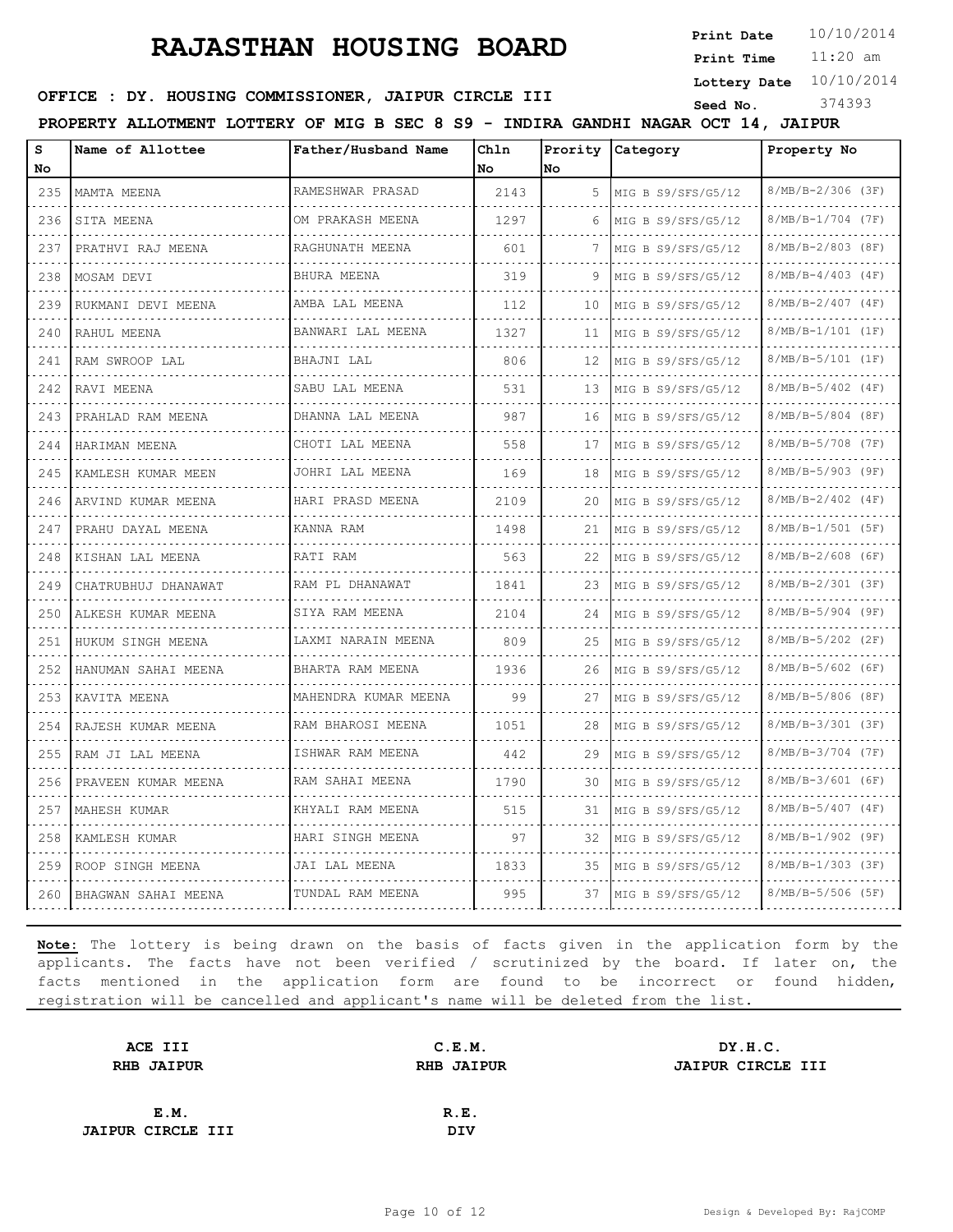**Print Date**  $10/10/2014$ 

11:20 am **Print Time**

**Lottery Date** 10/10/2014

# **OFFICE : DY. HOUSING COMMISSIONER, JAIPUR CIRCLE III** Seed No. 374393

**PROPERTY ALLOTMENT LOTTERY OF MIG B SEC 8 S9 - INDIRA GANDHI NAGAR OCT 14, JAIPUR**

| s   | Name of Allottee        | Father/Husband Name         | Chln |    | Prority Category   | Property No            |
|-----|-------------------------|-----------------------------|------|----|--------------------|------------------------|
| No  |                         |                             | No   | No |                    |                        |
| 261 | RAM NARAIN              | PRATAP SINGH<br>.           | 2160 | 38 | MIG B S9/SFS/G5/12 | 8/MB/B-5/907 (9F)      |
| 262 | SAMAY SINGH MEENA       | THANDI RAM MEENA            | 2167 | 39 | MIG B S9/SFS/G5/12 | 8/MB/B-1/504 (5F)      |
| 263 | KULDEEP MEENA           | RADHEY SHYAM MEENA          | 1780 | 40 | MIG B S9/SFS/G5/12 | 8/MB/B-2/308 (3F)      |
| 264 | RAMHET MEENA            | BHAGWAN SAHAI MEENA<br>.    | 1800 | 41 | MIG B S9/SFS/G5/12 | 8/MB/B-4/301 (3F)      |
| 265 | ADITYA                  | M.L. MEENA                  | 1963 | 42 | MIG B S9/SFS/G5/12 | $8/MB/B-4/205$ (2F)    |
| 266 | LAXMI CHAND MEENA       | MAVLYA MEENA<br>.           | 2141 | 43 | MIG B S9/SFS/G5/12 | 8/MB/B-5/308 (3F)      |
| 267 | JAGAN NATH PRASAD MEENA | RAM SUKHA MEENA             | 545  | 45 | MIG B S9/SFS/G5/12 | 8/MB/B-5/105 (1F)      |
| 268 | HARI RAM MEENA          | MOHAN LAL MEENA             | 2127 | 46 | MIG B S9/SFS/G5/12 | $8/MB/B-4/808$ (8F)    |
| 269 | KANTI CHAND MEENA       | RAM SHREE MEENA<br>.        | 2136 | 47 | MIG B S9/SFS/G5/12 | 8/MB/B-1/503 (5F)      |
| 270 | NIRANJAN KUMAR MEENA    | DHANDHU RAM MEENA<br>.      | 1902 | 48 | MIG B S9/SFS/G5/12 | 8/MB/B-5/406 (4F)      |
| 271 | KIRORI LAL MEENA        | MANGU RAM MEENA             | 1956 | 49 | MIG B S9/SFS/G5/12 | $8/MB/B-3/904$ (9F)    |
| 272 | SUNITA MEENA            | BABU LAL MEENA<br>.         | 1962 | 51 | MIG B S9/SFS/G5/12 | 8/MB/B-5/908 (9F)      |
| 273 | HARVINDRA PRAKASH MEENA | RAM JI LAL MEENA<br>.       | 811  | 52 | MIG B S9/SFS/G5/12 | .<br>8/MB/B-4/906 (9F) |
| 274 | DHRUV SINGH MEENA       | JAI SINGH MEENA             | 1740 | 53 | MIG B S9/SFS/G5/12 | $8/MB/B-2/903$ (9F)    |
| 275 | RAM KUMAR MEENA         | NATHU LAL MEENA<br><u>.</u> | 1011 | 54 | MIG B S9/SFS/G5/12 | 8/MB/B-3/203 (2F)      |
| 276 | .<br>KUNJI LAL MEENA    | MULYA RAM MEENA<br>.        | 2140 | 56 | MIG B S9/SFS/G5/12 | $8/MB/B-5/401$ (4F)    |
| 277 | SHIV RAM MEENA          | GIRRAJ PRASAD MEENA         | 2176 | 59 | MIG B S9/SFS/G5/12 | $8/MB/B-2/307$ (3F)    |
| 278 | BADRI NARAIN MEENA      | HARI NARAIN MEENA           | 1837 | 61 | MIG B S9/SFS/G5/12 | $8/MB/B-4/508$ (5F)    |
| 279 | LAXMAN PRASAD MEENA     | RAM BHAROSI MEENA           | 1770 | 62 | MIG B S9/SFS/G5/12 | $8/MB/B-4/502$ (5F)    |
| 280 | ARVIND KUMAR SHARMA     | AYODHYA PRASAD SHARMA       | 2110 | 2  | MIG B S9/SFS/G8/12 | 8/MB/B-2/805 (8F)      |
| 281 | VIDHYADHAR              | RAM RIKH                    | 539  | 7  | MIG B S9/SFS/G8/12 | 8/MB/B-2/703 (7F)      |
| 282 | RAM SINGH               | PRABHATI LAL YADAV          | 2162 | 8  | MIG B S9/SFS/G8/12 | $8/MB/B-2/607$ (6F)    |
| 283 | PADMA RAM               | ROOPA RAM                   | 846  | 9  | MIG B S9/SFS/G8/12 | 8/MB/B-4/908 (9F)      |
| 284 | SATYAVEER SINGH POONIA  | SHRI CHAND POONIA           | 1918 | 13 | MIG B S9/SFS/G8/12 | 8/MB/B-2/604 (6F)      |
| 285 | KULDEEP SHARMA          | RAMESHWAR PRASAD SHARMA     | 1402 | 14 | MIG B S9/SFS/G8/12 | 8/MB/B-3/102 (1F)      |
| 286 | PRAVEEN KUMAR SHARMA    | OM BEER SHARMA              | 1991 | 16 | MIG B S9/SFS/G8/12 | $8/MB/B-4/701$ (7F)    |

| ACE III                  | C.E.M.            | DY.H.C.                  |
|--------------------------|-------------------|--------------------------|
| <b>RHB JAIPUR</b>        | <b>RHB JAIPUR</b> | <b>JAIPUR CIRCLE III</b> |
|                          |                   |                          |
| E.M.                     | R.E.              |                          |
| <b>JAIPUR CIRCLE III</b> | <b>DIV</b>        |                          |
|                          |                   |                          |